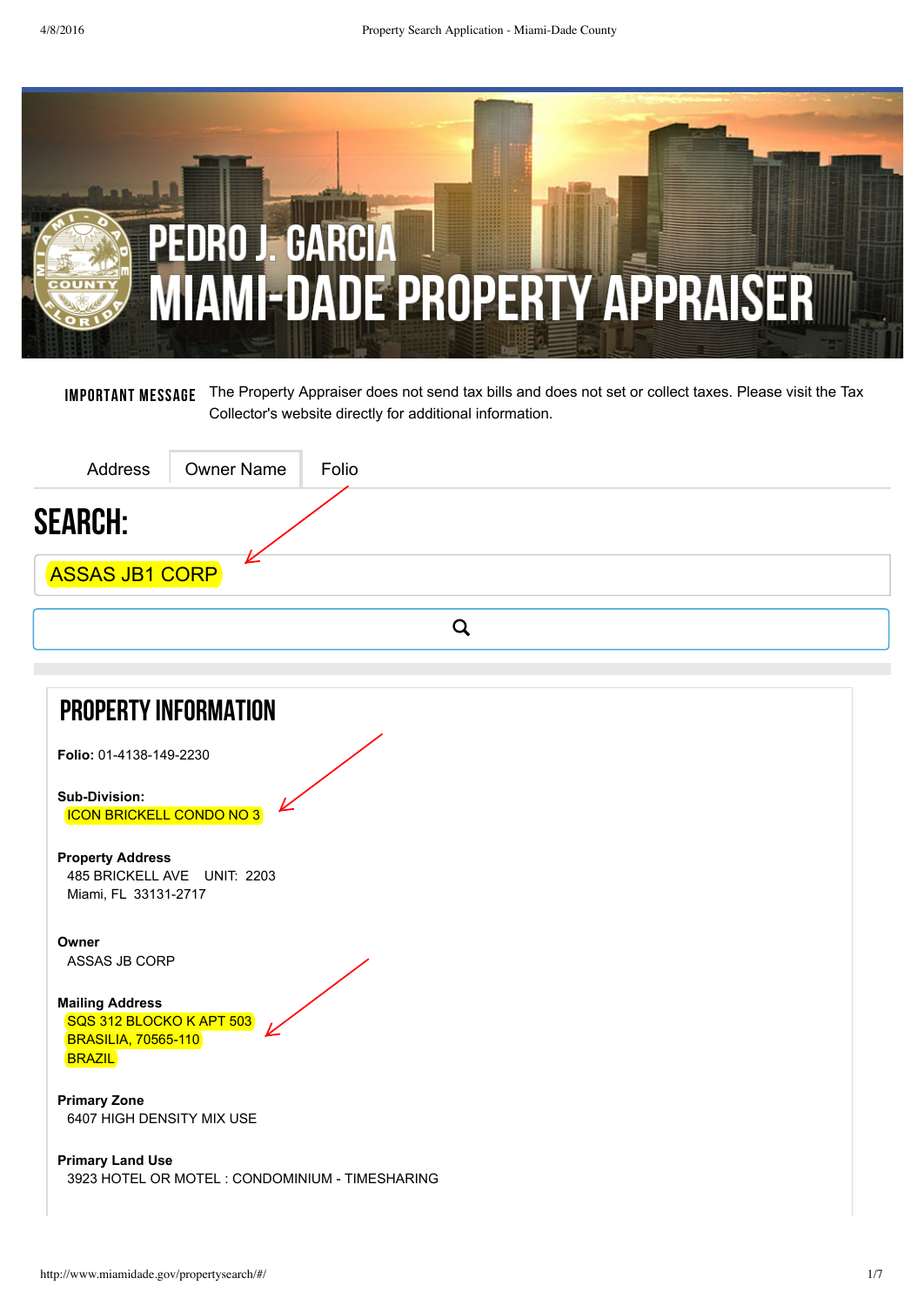| Beds / Baths / Half  | 1/1/0                         |
|----------------------|-------------------------------|
| <b>Floors</b>        | $\pmb{0}$                     |
| <b>Living Units</b>  | $\pmb{0}$                     |
| <b>Actual Area</b>   |                               |
| <b>Living Area</b>   | 790 Sq.Ft                     |
| <b>Adjusted Area</b> | 790 Sq.Ft                     |
| Lot Size             | 0 Sq.Ft                       |
| <b>Year Built</b>    | 2009                          |
|                      |                               |
| Zoom                 | Map View $\blacktriangledown$ |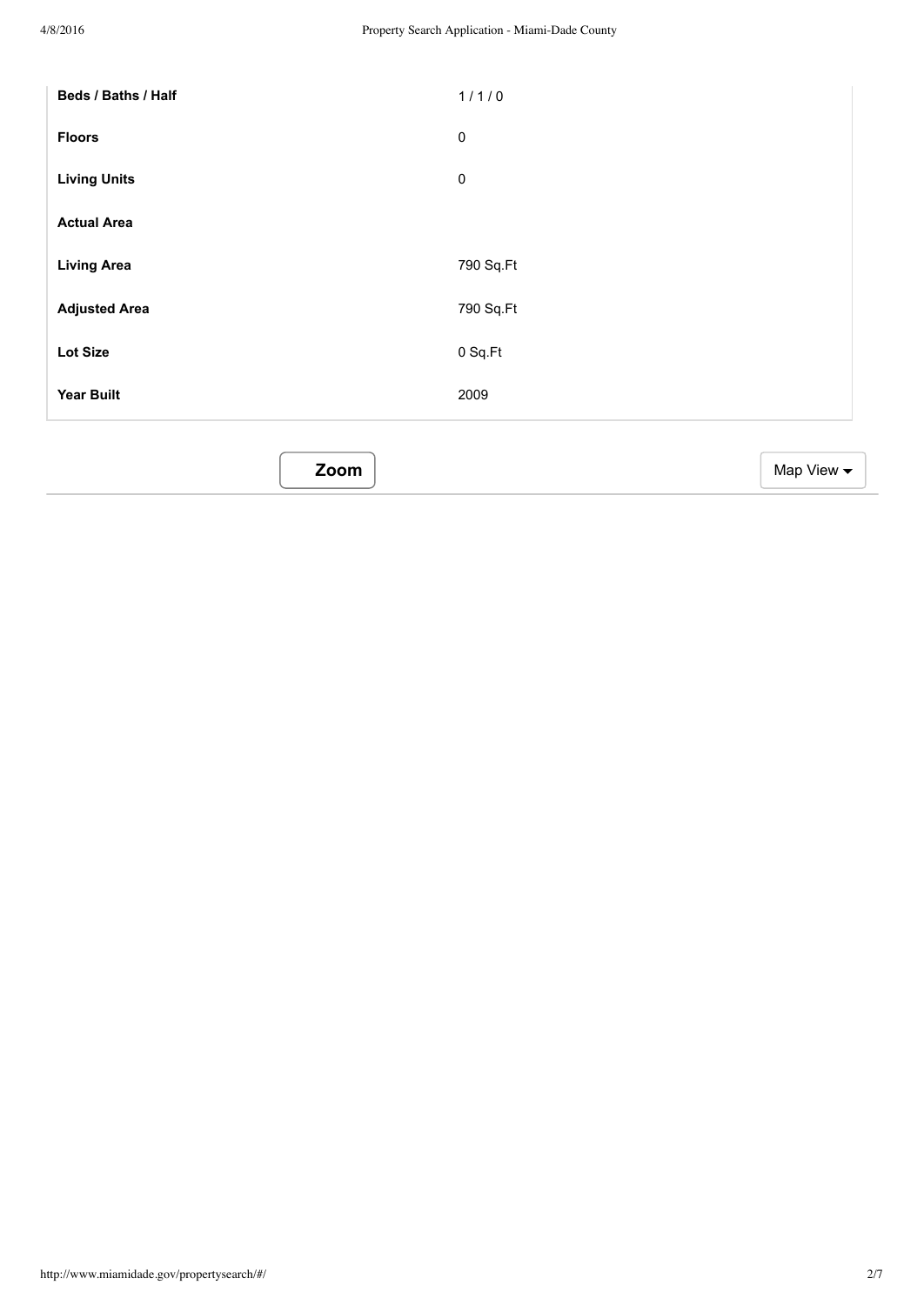#### **Featured Online Tools**

| Comparable Sales             | Glossary                          |
|------------------------------|-----------------------------------|
| Non-Ad Valorem Assessments   | <b>PA Additional Online Tools</b> |
| <b>Property Record Cards</b> | <b>Property Search Help</b>       |
| <b>Property Taxes</b>        | <b>Report Discrepancies</b>       |
| Report Homestead Fraud       | <b>Tax Comparison</b>             |
| <b>Tax Estimator</b>         | <b>TRIM Notice</b>                |
| Value Adjustment Board       |                                   |
|                              |                                   |

# ASSESSMENT INFORMATION

| Year                       | 2015      | 2014      | 2013      |
|----------------------------|-----------|-----------|-----------|
| <b>Land Value</b>          | \$0       | \$0       | \$0       |
| <b>Building Value</b>      | \$0       | \$0       | \$0       |
| <b>Extra Feature Value</b> | \$0       | \$0       | \$0       |
| <b>Market Value</b>        | \$277,560 | \$277,560 | \$241,360 |
| <b>Assessed Value</b>      | \$277,560 | \$265,496 | \$241,360 |

# TAXABLE VALUE INFORMATION

|                        | 2015      | 2014      | 2013      |
|------------------------|-----------|-----------|-----------|
| <b>COUNTY</b>          |           |           |           |
| <b>Exemption Value</b> | \$0       | \$0       | \$0       |
| <b>Taxable Value</b>   | \$277,560 | \$265,496 | \$241,360 |
| <b>SCHOOL BOARD</b>    |           |           |           |
| <b>Exemption Value</b> | \$0       | \$0       | \$0       |
| <b>Taxable Value</b>   | \$277,560 | \$277,560 | \$241,360 |
| <b>CITY</b>            |           |           |           |
| <b>Exemption Value</b> | \$0       | \$0       | \$0       |
| <b>Taxable Value</b>   | \$277,560 | \$265,496 | \$241,360 |
| <b>REGIONAL</b>        |           |           |           |
| <b>Exemption Value</b> | \$0       | \$0       | \$0       |
| <b>Taxable Value</b>   | \$277,560 | \$265,496 | \$241,360 |

# **BENEFITS INFORMATION**

| <b>Benefit</b> | Type | 2015 | 2014 | 2013 |  |
|----------------|------|------|------|------|--|
|                |      |      |      |      |  |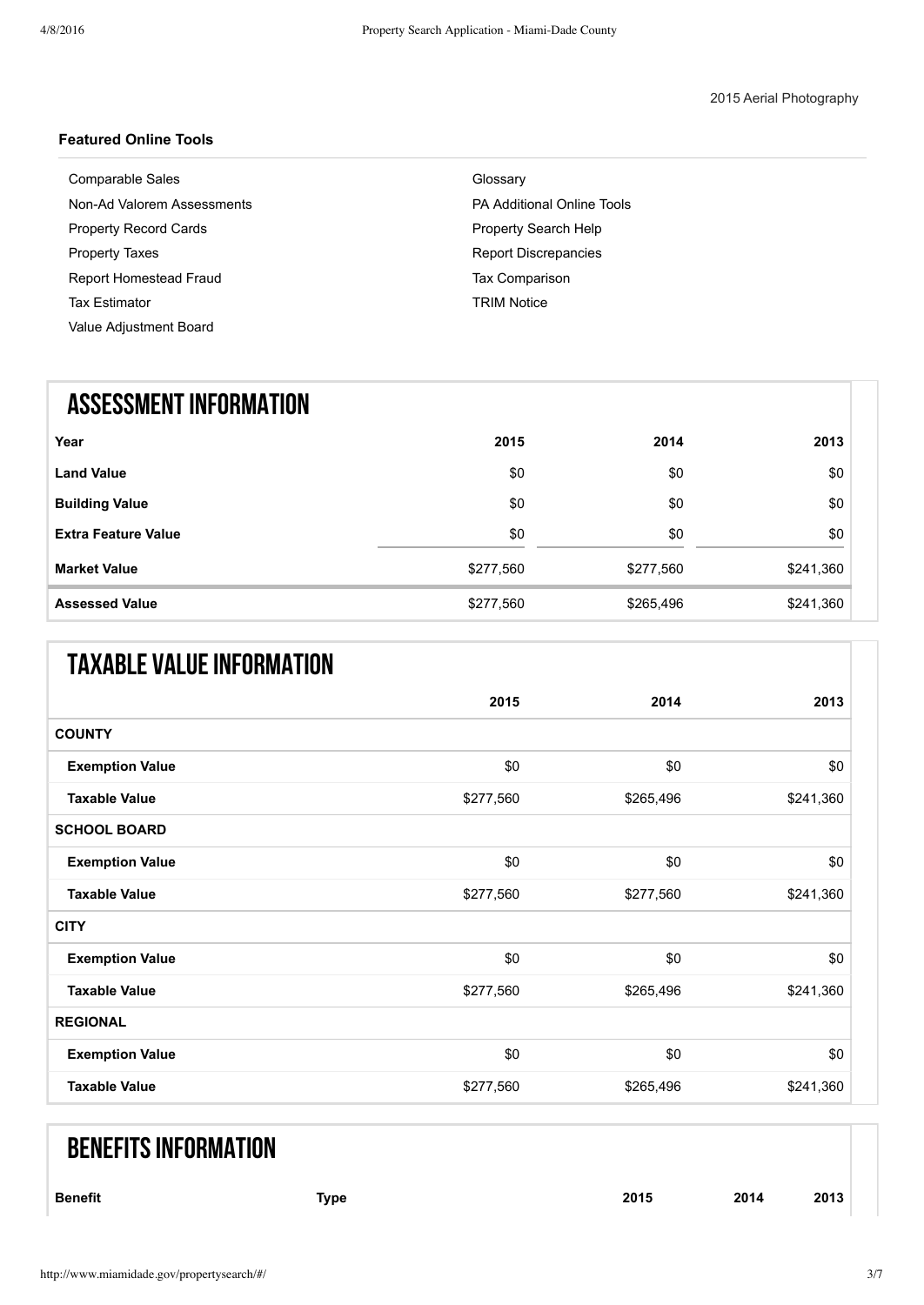**Non-Homestead Cap Assessment Reduction Capability Capability Capability Assessment Reduction \$12,064** 

Note: Not all benefits are applicable to all Taxable Values (i.e. County, School Board, City, Regional).

For more information about the Department of Revenue's Sales [Qualification](http://dor.myflorida.com/dor/property/rp/dataformats15/pdf/salequalcodes.pdf) Codes.

|                        | <b>FULL LEGAL DESCRIPTION</b>   |              |                                           |                             |
|------------------------|---------------------------------|--------------|-------------------------------------------|-----------------------------|
|                        | <b>ICON BRICKELL CONDO NO 3</b> |              |                                           |                             |
| <b>UNIT 2203</b>       |                                 |              |                                           |                             |
| <b>UNDIV 0.12%</b>     |                                 |              |                                           |                             |
| INT IN COMMON ELEMENTS |                                 |              |                                           |                             |
| OFF REC 26751-0510     |                                 |              |                                           |                             |
|                        |                                 |              |                                           |                             |
|                        | <b>SALES INFORMATION</b>        |              |                                           |                             |
| <b>Previous Sale</b>   | <b>Price</b>                    | OR Book-Page | <b>Qualification Description</b>          | <b>Previous Owner 1</b>     |
| 05/14/2012             | \$0                             | 28121-2088   | Corrective, tax or QCD; min consideration | <b>ALICIA LAMADRID</b>      |
| 04/07/2010             | \$204,950                       | 27244-4094   | Qual by exam of deed                      | TRG BRICKELL POINT WEST LTD |

ADDITIONAL INFORMATION

\* The information listed below is not derived from the Property Appraiser's Office records. It is provided for convenience and is derived from other government agencies.

| <b>Community Development District:</b>     | <b>COUNTYGIS</b> |  |
|--------------------------------------------|------------------|--|
| <b>Community Redevelopment Area:</b>       | <b>COUNTYGIS</b> |  |
| <b>Empowerment Zone:</b>                   | <b>COUNTYGIS</b> |  |
| <b>Enterprise Zone:</b>                    | <b>COUNTYGIS</b> |  |
| <b>Urban Development:</b>                  | <b>COUNTYGIS</b> |  |
| <b>Zoning Code:</b>                        | <b>COUNTYGIS</b> |  |
| <b>Existing Land Use:</b>                  | <b>COUNTYGIS</b> |  |
| Government Agencies and Community Services |                  |  |

#### **OTHER GOVERNMENTAL JURISDICTIONS**

Business [Incentives](http://gisweb.miamidade.gov/businessincentive/default.aspx?searchtype=address&paramvalue=)

[Childrens](https://www.thechildrenstrust.org/) Trust

City of [Miami](http://www.miamigov.com/home/)

Environmental [Considerations](http://gisweb.miamidade.gov/environmentalconsiderations/default.aspx?searchtype=address¶mvalue=485%20BRICKELL%20AVE%202203)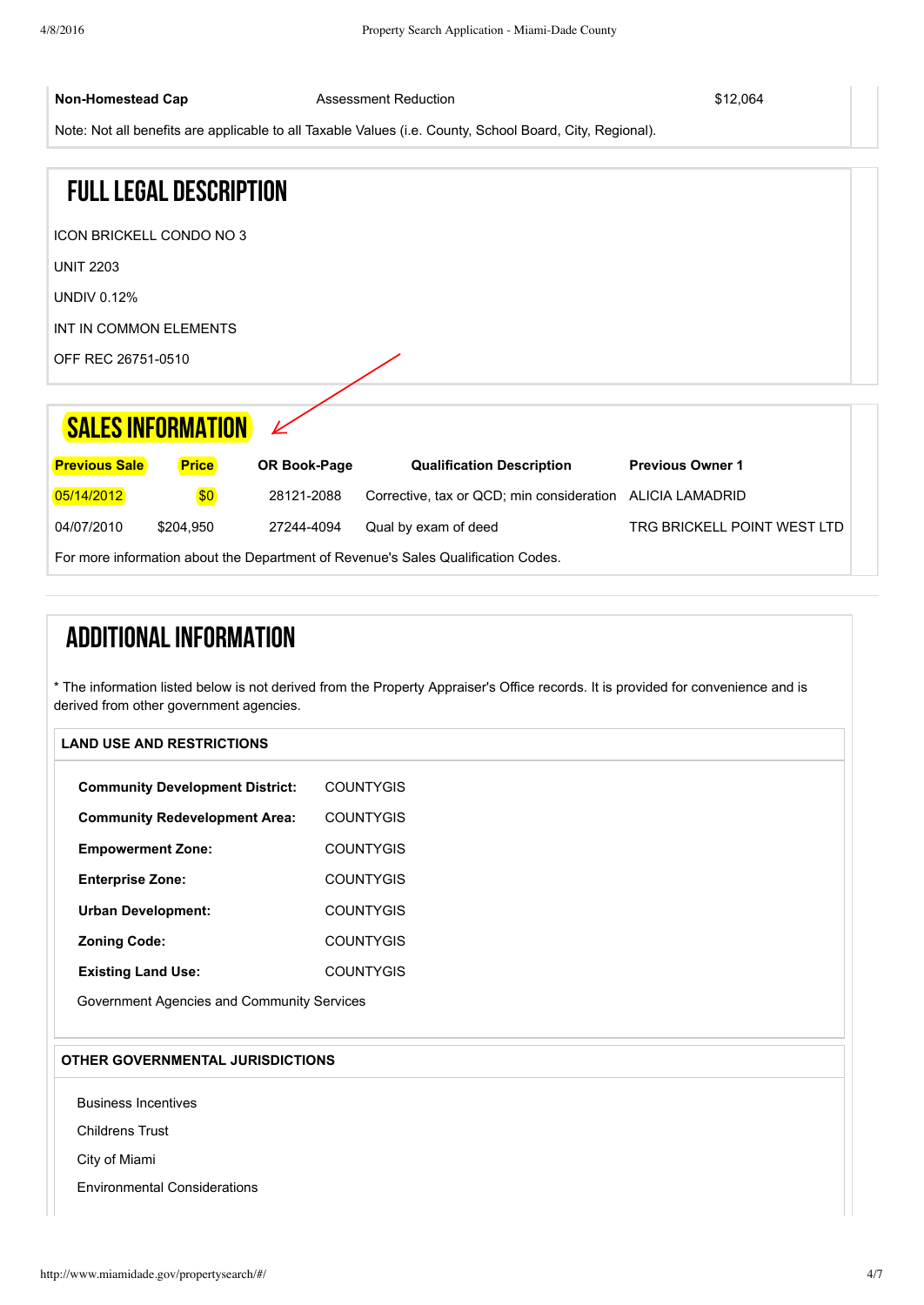| Florida Department Of Revenue      |
|------------------------------------|
| Florida Inland Navigation District |
| PA Bulletin Board                  |
| Non-Ad Valorem Assessments         |
| School Board                       |
| South Florida Water Mgmt District  |
| <b>Tax Collector</b>               |
|                                    |
|                                    |

The Office of the Property Appraiser is continually editing and updating the tax roll. This website may not reflect the most current information on record. The Property Appraiser and Miami-Dade County assumes no liability, see full disclaimer and User Agreement at <http://www.miamidade.gov/info/disclaimer.asp>

For inquiries and suggestions email us at <http://www.miamidade.gov/PAPortal/ContactForm/ContactFormMain.aspx>. Version: 2.0.3

### Exemptions & Benefits

[Deployed](http://www.miamidade.gov/pa/exemptions_military.asp) Military

Disability [Exemptions](http://www.miamidade.gov/pa/exemptions_disabilities.asp)

[Homestead](http://www.miamidade.gov/pa/exemptions_homestead.asp)

[Institutional](http://www.miamidade.gov/pa/exemptions_institutional.asp)

Senior [Citizens](http://www.miamidade.gov/pa/exemptions_homestead_senior.asp)

[More](http://www.miamidade.gov/pa/exemptions.asp) >

#### **REAL ESTATE**

40 Yr Building **Re-Certification** 

Appealing Your [Assessment](http://www.miamidade.gov/pa/appealing_assessment.asp)

[Defective](http://www.miamidade.gov/pa/news_drywall.asp) Drywall

Folio [Numbers](http://www.miamidade.gov/pa/property_folio_numbers.asp)

[Mortgage](http://www.miamidade.gov/pa/mortgage-fraud.asp) Fraud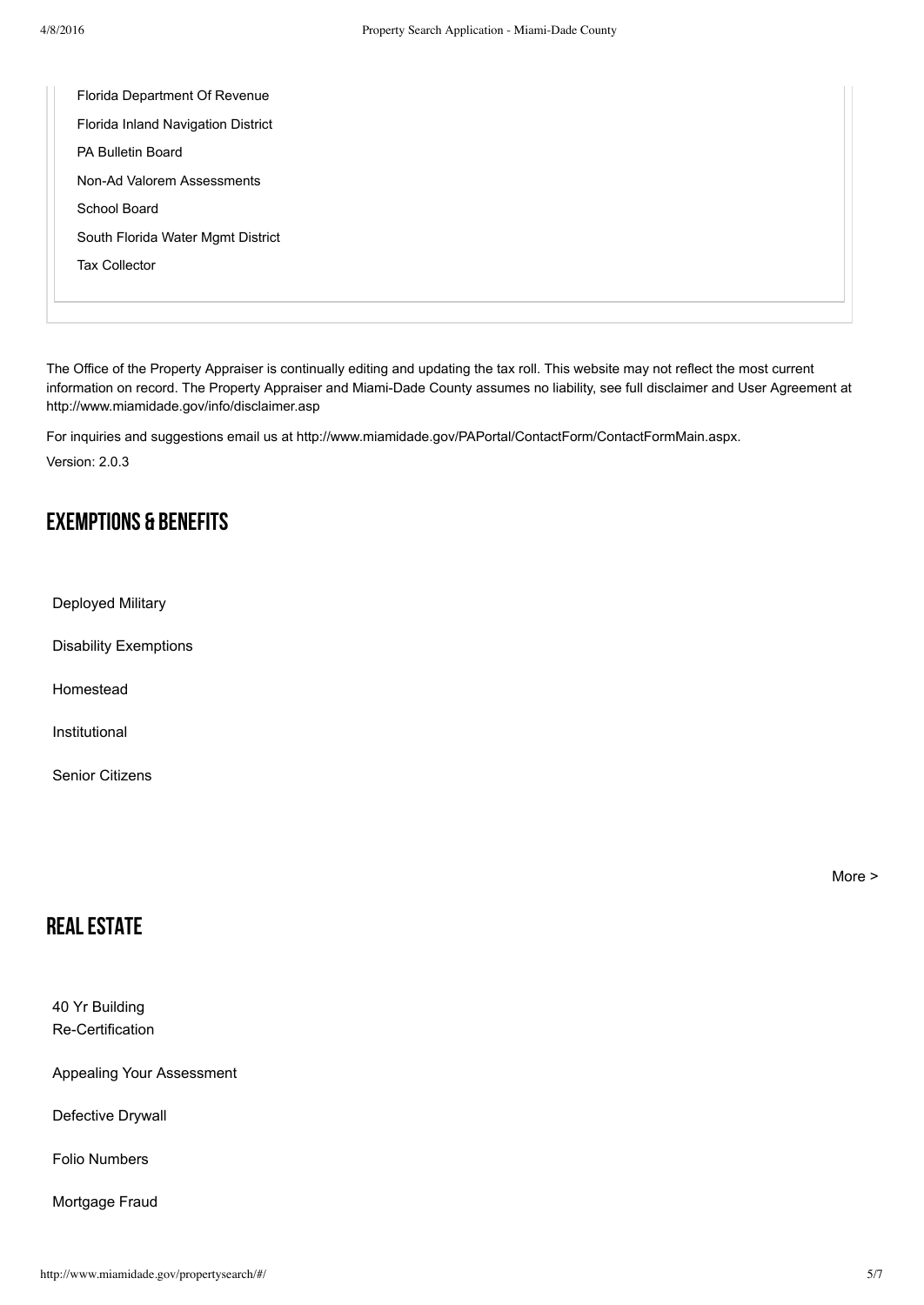#### [More](http://www.miamidade.gov/pa/real_estate.asp) >

## TANGIBLE PERSONAL PROPERTY

Appealing your [Assessment](http://www.miamidade.gov/pa/appealing_assessment.asp)

[Assessment](http://www.miamidade.gov/pa/business_lookup.asp#/) Information Search

[Exemptions](http://www.miamidade.gov/pa/exemptions_tangible.asp)

[Extension](http://www.miamidade.gov/pa/property_tangible_extension.asp) Requests

Filing [Returns](http://www.miamidade.gov/pa/exemptions_tangible_filing.asp)

[More](http://www.miamidade.gov/pa/property_tangible.asp) >

## Public Records

Address [Blocking](http://www.miamidade.gov/pa/public_records_address_block.asp)

[Change](http://www.miamidade.gov/pa/public_records_name_change.asp) of Name

Change of [Address](http://www.miamidade.gov/pa/address_change.asp)

Change of [Ownership](http://www.miamidade.gov/pa/public_records_ownership.asp) & Title

Declaration of [Condominium](http://www.miamidade.gov/pa/public_records_condo.asp)

ONLINE TOOLS

[Property](http://www.miamidade.gov/pa/property_search.asp) Search

[Property](http://www.miamidade.gov/pa/property_sales.asp) Sales

Tax [Estimator](http://www.miamidade.gov/PAPortal/Taxes/TaxEstimator.aspx)

[More](http://www.miamidade.gov/pa/public_records.asp) >